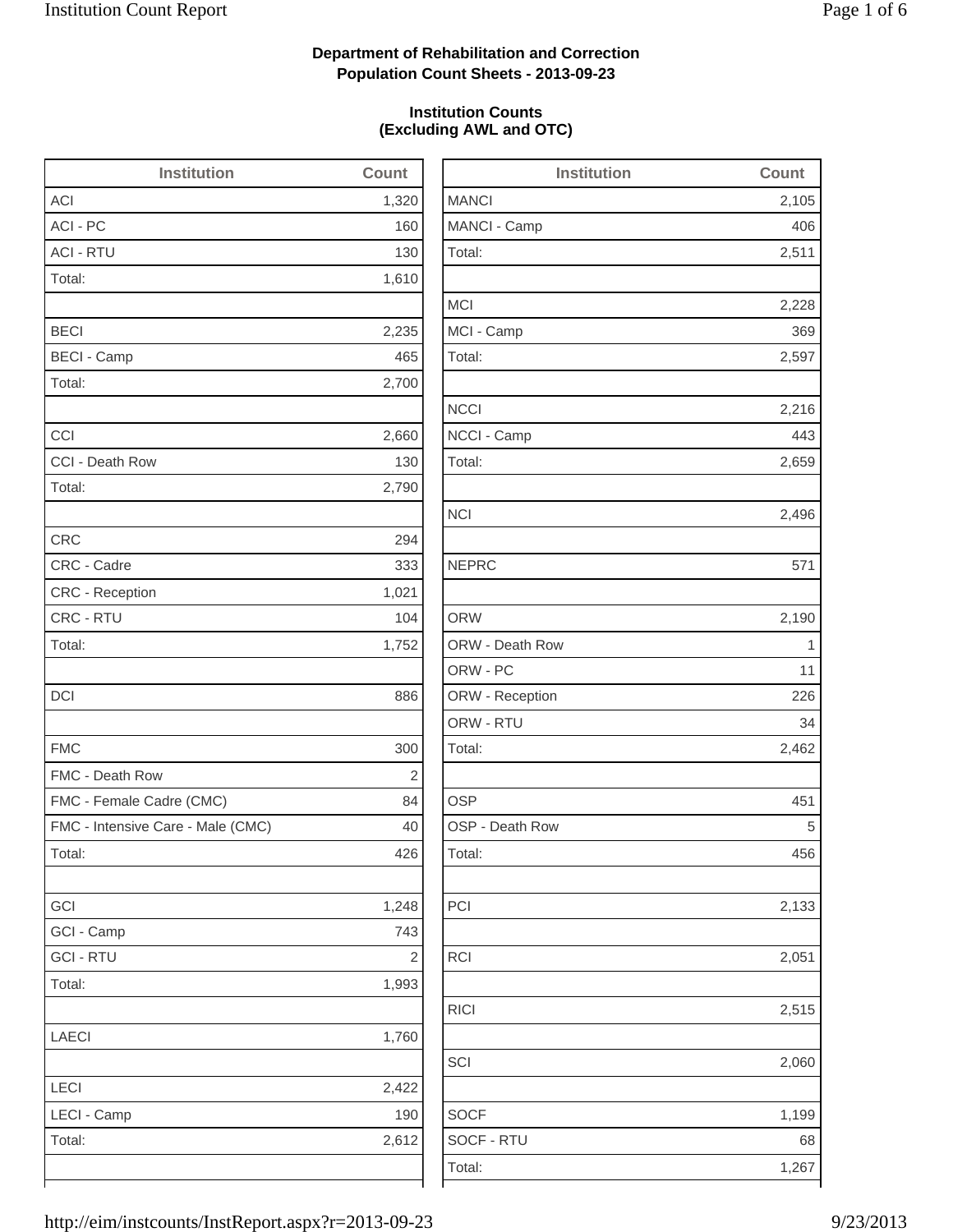### Institution Count Report Page 2 of 6

| LOCI                     | 2,262 |
|--------------------------|-------|
|                          |       |
| <b>LORCI</b>             | 57    |
| <b>LORCI - Cadre</b>     | 217   |
| <b>LORCI - Reception</b> | 996   |
| Total:                   | 1,270 |
|                          |       |
| <b>MACI</b>              | 974   |
| MACI - Minimum           | 1,320 |
| MACI - Youth             | 36    |
| Total:                   | 2,330 |

|                  | <b>Total Population:</b> | 50,358 |
|------------------|--------------------------|--------|
|                  |                          |        |
| Total:           |                          | 1,419  |
| <b>WCI - RTU</b> |                          | 50     |
| <b>WCI</b>       |                          | 1,369  |
|                  |                          |        |
| <b>TOCI</b>      |                          | 1,267  |
|                  |                          |        |
| Total:           |                          | 1,503  |
| TCI - Camp       |                          | 424    |
| <b>TCI</b>       |                          | 1,079  |

\* The Total Population includes 37 Offenders with Reason Codes 30 & 31. \*\* The Total Population includes 24 Offenders with Reason Code 0A.

#### **Male Population by Security Level (Include AWL and Exclude OTC)**

| <b>Security Level</b>  |                   | <b>Body</b> | <b>AWL</b>     | $(-OTC)$ | <b>Total</b> |
|------------------------|-------------------|-------------|----------------|----------|--------------|
| Total Level 5          |                   | 115         | 3              | 3        | 115          |
| Total Level 4          |                   | 1,828       | 14             | 8        | 1,834        |
| Total Level 3          |                   | 11,694      | 152            | 112      | 11,734       |
| Total Level 2          |                   | 17,377      | 226            | 144      | 17,459       |
| Total Level 1          |                   | 15,129      | 212            | 111      | 15,230       |
| <b>Total Death Row</b> |                   | 138         | $\overline{2}$ | 2        | 138          |
|                        | <b>Total Male</b> | 46,281      | 609            | 380      | 46,510       |

#### **Female Population by Institution (Include AWL and Exclude OTC)**

|                          | $(1101000$ AIIE and Explane $010$ |                |          |              |  |  |  |
|--------------------------|-----------------------------------|----------------|----------|--------------|--|--|--|
| <b>Institution</b>       | <b>Body</b>                       | <b>AWL</b>     | $(-OTC)$ | <b>Total</b> |  |  |  |
| <b>DCI</b>               | 886                               | 11             | 5        | 892          |  |  |  |
| <b>FMC</b>               | 6                                 | 5              | 2        | 9            |  |  |  |
| FMC - Female Cadre (CMC) | 84                                | 2              | 0        | 86           |  |  |  |
| <b>NEPRC</b>             | 571                               | 22             | 12       | 581          |  |  |  |
| <b>ORW</b>               | 2,190                             | 48             | 21       | 2,217        |  |  |  |
| <b>ORW - Death Row</b>   | 1                                 | 0              | 0        |              |  |  |  |
| ORW - PC                 | 11                                | $\mathbf 0$    | 0        | 11           |  |  |  |
| ORW - Reception          | 226                               | $\overline{0}$ | 0        | 226          |  |  |  |
| ORW - RTU                | 34                                | $\overline{0}$ | 0        | 34           |  |  |  |
| <b>Total Female</b>      | 4,009                             | 88             | 40       | 4,057        |  |  |  |
| <b>Total Population:</b> | 50,290                            | 697            | 420      | 50,567       |  |  |  |

#### **Male Population by Institution: Security Level 5 (Include AWL and Exclude OTC)**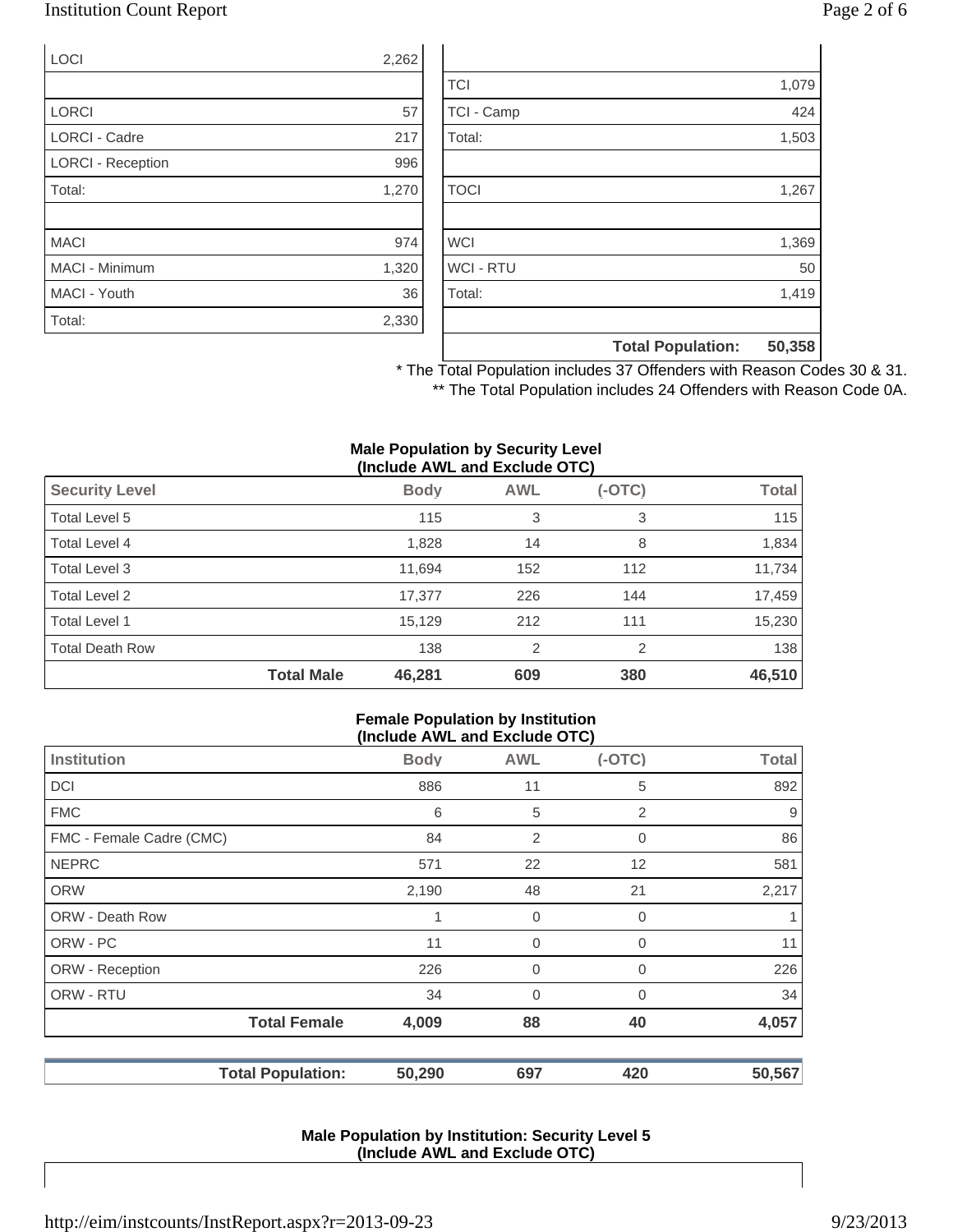# Institution Count Report Page 3 of 6

| <b>Institution</b>       | <b>Body</b>                 | <b>AWL</b> | $(-OTC)$ | <b>Total</b> |
|--------------------------|-----------------------------|------------|----------|--------------|
| <b>LORCI - Reception</b> |                             |            |          |              |
| <b>MANCI</b>             |                             |            |          |              |
| <b>OSP</b>               | 113                         |            |          | 113          |
| <b>SOCF</b>              |                             |            |          |              |
|                          | <b>Total Level 5</b><br>115 |            |          | 115          |

#### **Male Population by Institution: Security Level 4 (Include AWL and Exclude OTC)**

| Institution              |                      | <b>Body</b>    | -- - - - ,<br><b>AWL</b> | $(-OTC)$         | <b>Total</b>   |
|--------------------------|----------------------|----------------|--------------------------|------------------|----------------|
| ACI - PC                 |                      | $\overline{7}$ | $\mathbf 0$              | $\boldsymbol{0}$ | $\overline{7}$ |
| CRC                      |                      | $\overline{2}$ | $\mathbf 0$              | $\mathbf 0$      | $\sqrt{2}$     |
| CRC - RTU                |                      | 3              | $\mathbf 0$              | $\mathbf 0$      | $\mathsf 3$    |
| LECI                     |                      | 27             | $\mathbf 0$              | $\,0\,$          | 27             |
| LOCI                     |                      | 1              | $\mathbf 0$              | $\mathbf 0$      | 1              |
| LORCI                    |                      | $\,$ 3 $\,$    | 1                        | $\,0\,$          | $\overline{4}$ |
| LORCI - Cadre            |                      | 1              | $\mathbf 0$              | $\boldsymbol{0}$ | 1              |
| <b>LORCI - Reception</b> |                      | $\overline{2}$ | $\mathbf{1}$             | 1                | $\sqrt{2}$     |
| <b>MANCI</b>             |                      | 65             | $\mathbf 1$              | 1                | 65             |
| MCI                      |                      | 1              | $\mathbf 0$              | $\mathbf 0$      | 1              |
| <b>NCCI</b>              |                      | $\overline{2}$ | $\mathbf 0$              | $\mathbf 0$      | $\sqrt{2}$     |
| OSP                      |                      | 337            | $\mathbf{1}$             | $\mathbf 0$      | 338            |
| RCI                      |                      | 8              | $\sqrt{3}$               | $\mathbf 0$      | 11             |
| SOCF                     |                      | 1,086          | $\,6\,$                  | 5                | 1,087          |
| SOCF - RTU               |                      | 63             | $\mathbf 0$              | $\mathbf 0$      | 63             |
| <b>TCI</b>               |                      | 6              | $\mathbf 0$              | $\mathbf 0$      | 6              |
| <b>TOCI</b>              |                      | 207            | $\mathbf 0$              | $\mathbf 0$      | 207            |
| <b>WCI</b>               |                      | 3              | $\mathbf{1}$             | 1                | $\mathsf 3$    |
| WCI - RTU                |                      | $\overline{4}$ | $\mathbf 0$              | $\boldsymbol{0}$ | $\overline{4}$ |
|                          | <b>Total Level 4</b> | 1,828          | 14                       | 8                | 1,834          |

#### **Male Population by Institution: Security Level 3 (Include AWL and Exclude OTC)**

|                        | (include AWL and Exclude OTC) |            |             |              |
|------------------------|-------------------------------|------------|-------------|--------------|
| Institution            | <b>Body</b>                   | <b>AWL</b> | $(-OTC)$    | <b>Total</b> |
| <b>ACI</b>             | 26                            | 0          | 0           | 26           |
| ACI - PC               | 76                            | 0          | $\mathbf 0$ | 76           |
| <b>BECI</b>            | 15                            | 0          | $\Omega$    | 15           |
| CCI                    | 5                             |            | 0           | 5            |
| CRC                    | 105                           | 9          | 9           | 105          |
| CRC - Cadre            | 227                           |            | $\Omega$    | 227          |
| <b>CRC</b> - Reception | 731                           | 17         | 14          | 734          |
| CRC - RTU              | 85                            | 0          | $\Omega$    | 85           |
| <b>FMC</b>             | 12                            | 0          | 0           | 12           |
|                        |                               |            |             |              |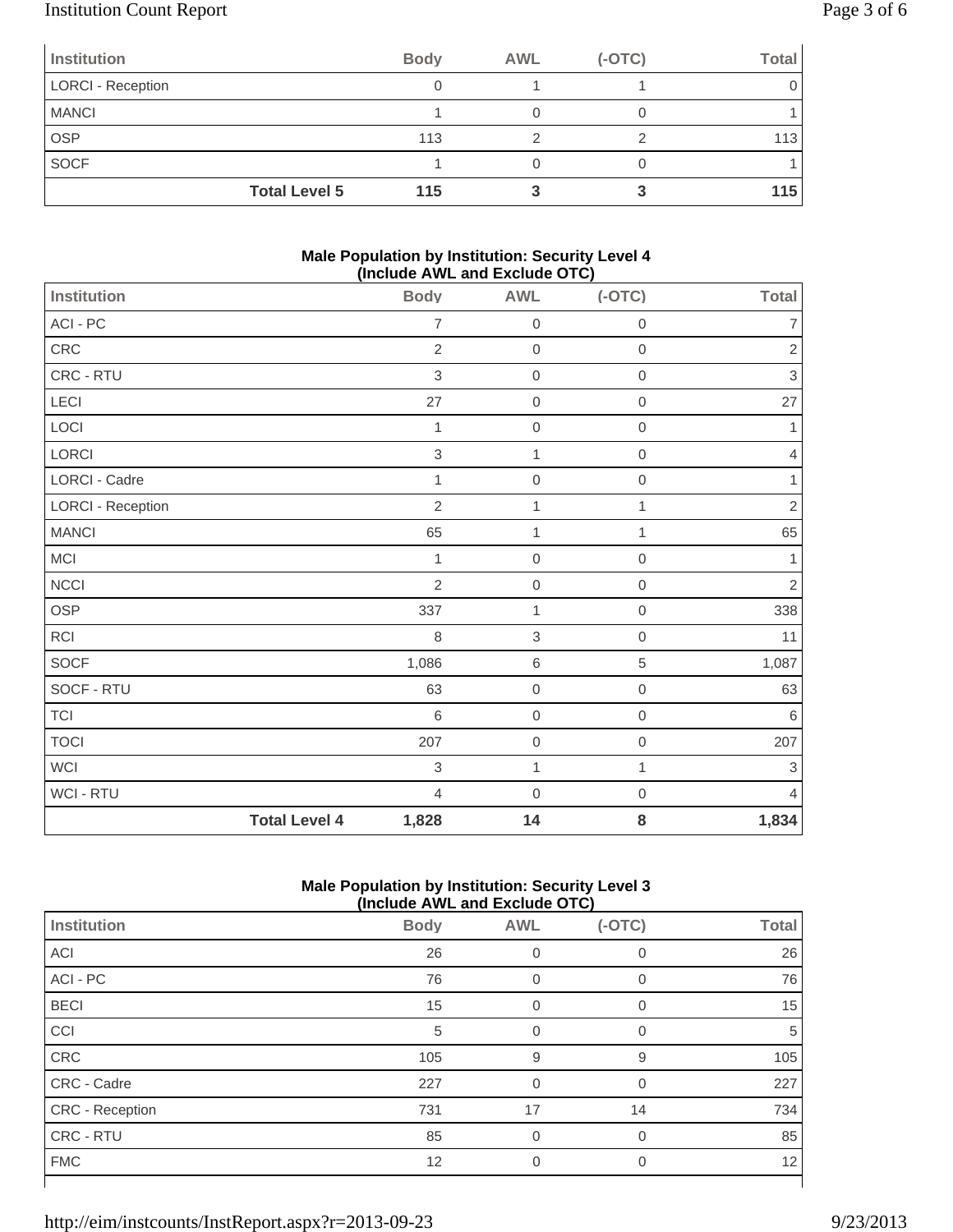# Institution Count Report Page 4 of 6

| FMC - Intensive Care - Male (CMC) | 6                              | $\boldsymbol{0}$ | $\mathsf{O}\xspace$ | 6              |
|-----------------------------------|--------------------------------|------------------|---------------------|----------------|
| GCI                               | $\mathbf{1}$                   | $\mathbf 0$      | $\mathsf{O}\xspace$ | $\mathbf{1}$   |
| <b>LAECI</b>                      | 17                             | $\mathbf 0$      | $\mathsf{O}\xspace$ | 17             |
| LECI                              | 2,261                          | 20               | 17                  | 2,264          |
| LOCI                              | 5                              | $\mathbf 0$      | $\mbox{O}$          | 5              |
| LORCI                             | 28                             | 14               | 11                  | 31             |
| <b>LORCI - Cadre</b>              | 201                            | $\mbox{O}$       | $\mathsf{O}\xspace$ | 201            |
| <b>LORCI - Reception</b>          | 385                            | $\overline{7}$   | 5                   | 387            |
| <b>MACI</b>                       | 5                              | $\mathbf 0$      | $\mathsf{O}\xspace$ | 5              |
| MACI - Youth                      | 13                             | $\mathbf 0$      | $\mathbf 0$         | 13             |
| <b>MANCI</b>                      | 1,965                          | 16               | 13                  | 1,968          |
| MCI                               | $\overline{7}$                 | $\boldsymbol{0}$ | $\mathbf 0$         | $\overline{7}$ |
| <b>NCCI</b>                       | 16                             | $\mathbf 0$      | $\mathsf{O}\xspace$ | 16             |
| <b>NCI</b>                        | 30                             | $\mathbf 1$      | $\mathbf{1}$        | 30             |
| <b>OSP</b>                        | $\mathbf{1}$                   | $\mathbf 0$      | $\mathsf{O}\xspace$ | $\mathbf{1}$   |
| PCI                               | 56                             | $\overline{5}$   | $\mathbf{1}$        | 60             |
| RCI                               | 1,969                          | 27               | 13                  | 1,983          |
| <b>RICI</b>                       | 19                             | $\mathbf 0$      | $\mathsf{O}\xspace$ | 19             |
| SCI                               | 3                              | $\mathbf 0$      | $\mathsf{O}\xspace$ | 3              |
| SOCF                              | 112                            | $\mathbf 1$      | $\mathbf{1}$        | 112            |
| SOCF - RTU                        | 5                              | $\mathbf 0$      | $\mathsf{O}\xspace$ | 5              |
| <b>TCI</b>                        | 946                            | 14               | $\hbox{9}$          | 951            |
| TCI - Camp                        | $\mathbf{1}$                   | $\mathbf 0$      | $\mathsf{O}\xspace$ | $\mathbf{1}$   |
| <b>TOCI</b>                       | 1,019                          | $\,6\,$          | 5                   | 1,020          |
| WCI                               | 1,295                          | 15               | 13                  | 1,297          |
| WCI - RTU                         | 46                             | $\mathbf 0$      | $\mathsf{O}\xspace$ | 46             |
|                                   | <b>Total Level 3</b><br>11,694 | 152              | 112                 | 11,734         |

#### **Male Population by Institution: Security Level 2 (Include AWL and Exclude OTC)**

|                                   | ,           |                  | . <sub>1</sub> |              |
|-----------------------------------|-------------|------------------|----------------|--------------|
| <b>Institution</b>                | <b>Body</b> | <b>AWL</b>       | $(-OTC)$       | <b>Total</b> |
| ACI                               | 577         | $\overline{4}$   | $\overline{2}$ | 579          |
| ACI - PC                          | 55          | $\mathbf 0$      | $\overline{0}$ | 55           |
| <b>ACI - RTU</b>                  | 84          | 1                | $\mathbf 0$    | 85           |
| <b>BECI</b>                       | 1,525       | 23               | 15             | 1,533        |
| CCI                               | 1,870       | $\boldsymbol{9}$ | 8              | 1,871        |
| CRC                               | 73          | 3                | 1              | 75           |
| CRC - Cadre                       | 93          | $\mathbf 0$      | 0              | 93           |
| CRC - Reception                   | 145         | $\overline{4}$   | 2              | 147          |
| CRC - RTU                         | 9           | $\mathbf 0$      | $\mathbf 0$    | 9            |
| <b>FMC</b>                        | 17          | $\mathbf 0$      | $\mathbf 0$    | 17           |
| FMC - Intensive Care - Male (CMC) | 21          | $\mathbf 0$      | 0              | 21           |
| GCI                               | 785         | 5                | 3              | 787          |
|                                   |             |                  |                |              |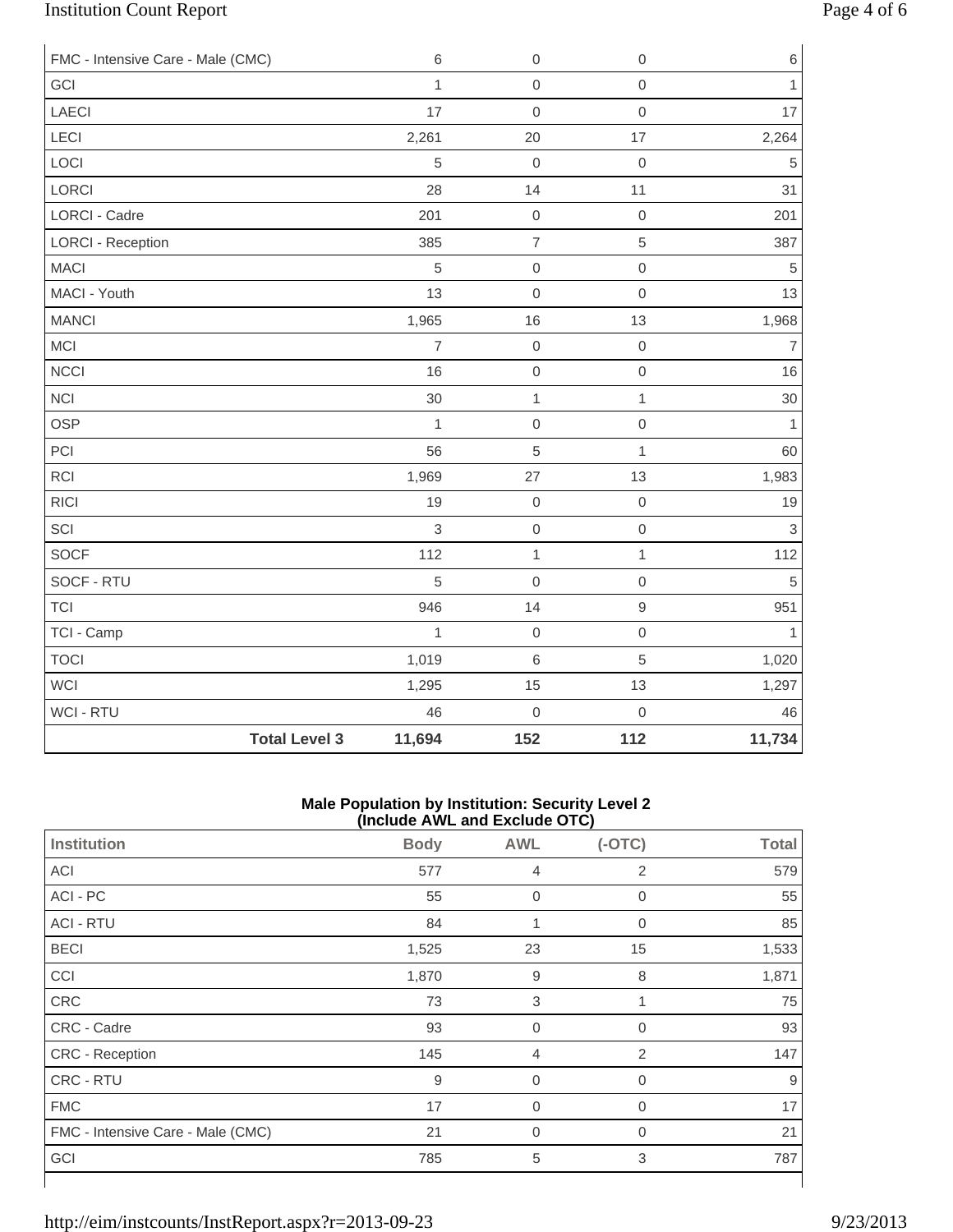# Institution Count Report Page 5 of 6

| <b>LAECI</b>             |                      | 1,412          | 28               | 22                  | 1,418          |
|--------------------------|----------------------|----------------|------------------|---------------------|----------------|
| <b>LECI</b>              |                      | 128            | 1                | 1                   | 128            |
| LOCI                     |                      | 1,230          | 11               | 10                  | 1,231          |
| LORCI                    |                      | 16             | 5                | $\overline{4}$      | 17             |
| LORCI - Cadre            |                      | 13             | $\mathbf 0$      | $\mbox{O}$          | 13             |
| <b>LORCI - Reception</b> |                      | 277            | $\overline{7}$   | $\overline{7}$      | 277            |
| <b>MACI</b>              |                      | 969            | 5                | $\,$ 3 $\,$         | 971            |
| MACI - Youth             |                      | 23             | $\boldsymbol{0}$ | $\mathbf 0$         | 23             |
| <b>MANCI</b>             |                      | 60             | $\overline{c}$   | $\overline{2}$      | 60             |
| MANCI - Camp             |                      | $\overline{2}$ | $\boldsymbol{0}$ | $\mathbf 0$         | $\overline{2}$ |
| MCI                      |                      | 1,797          | 16               | 12                  | 1,801          |
| MCI - Camp               |                      | 1              | $\boldsymbol{0}$ | $\mathsf{O}\xspace$ | $\mathbf{1}$   |
| <b>NCCI</b>              |                      | 1,434          | 18               | 10                  | 1,442          |
| <b>NCI</b>               |                      | 1,921          | 33               | 20                  | 1,934          |
| PCI                      |                      | 842            | 16               | $\,6$               | 852            |
| <b>RCI</b>               |                      | 74             | $\mathbf 0$      | $\mathbf 0$         | 74             |
| <b>RICI</b>              |                      | 651            | 5                | $\overline{4}$      | 652            |
| SCI                      |                      | 1,084          | 29               | 11                  | 1,102          |
| <b>TCI</b>               |                      | 77             | $\mathbf{1}$     | $\mathbf{1}$        | 77             |
| <b>TOCI</b>              |                      | 41             | $\mathbf 0$      | $\mbox{O}$          | 41             |
| <b>WCI</b>               |                      | 71             | $\mathbf 0$      | $\mathbf 0$         | 71             |
|                          | <b>Total Level 2</b> | 17,377         | 226              | 144                 | 17,459         |

#### **Male Population by Institution: Security Level 1 (Include AWL and Exclude OTC)**

| Institution                       | <b>Body</b>      | <b>AWL</b>       | $(-OTC)$         | <b>Total</b> |
|-----------------------------------|------------------|------------------|------------------|--------------|
| ACI                               | 577              | $\overline{4}$   | $\mathbf{2}$     | 579          |
| ACI - PC                          | 55               | $\boldsymbol{0}$ | $\boldsymbol{0}$ | 55           |
| <b>ACI - RTU</b>                  | 84               | 1                | $\overline{0}$   | 85           |
| <b>BECI</b>                       | 1,525            | 23               | 15               | 1,533        |
| CCI                               | 1,870            | $\mathsf g$      | 8                | 1,871        |
| CRC                               | 73               | $\sqrt{3}$       | 1                | 75           |
| CRC - Cadre                       | 93               | $\mathbf 0$      | $\overline{0}$   | 93           |
| CRC - Reception                   | 145              | $\overline{4}$   | 2                | 147          |
| CRC - RTU                         | $\boldsymbol{9}$ | $\boldsymbol{0}$ | $\overline{0}$   | 9            |
| <b>FMC</b>                        | 17               | $\mathbf 0$      | 0                | 17           |
| FMC - Intensive Care - Male (CMC) | 21               | $\boldsymbol{0}$ | 0                | 21           |
| GCI                               | 785              | 5                | 3                | 787          |
| <b>LAECI</b>                      | 1,412            | 28               | 22               | 1,418        |
| LECI                              | 128              | 1                | 1                | 128          |
| LOCI                              | 1,230            | 11               | 10               | 1,231        |
| <b>LORCI</b>                      | 16               | 5                | 4                | 17           |
| LORCI - Cadre                     | 13               | $\mathbf 0$      | $\boldsymbol{0}$ | 13           |